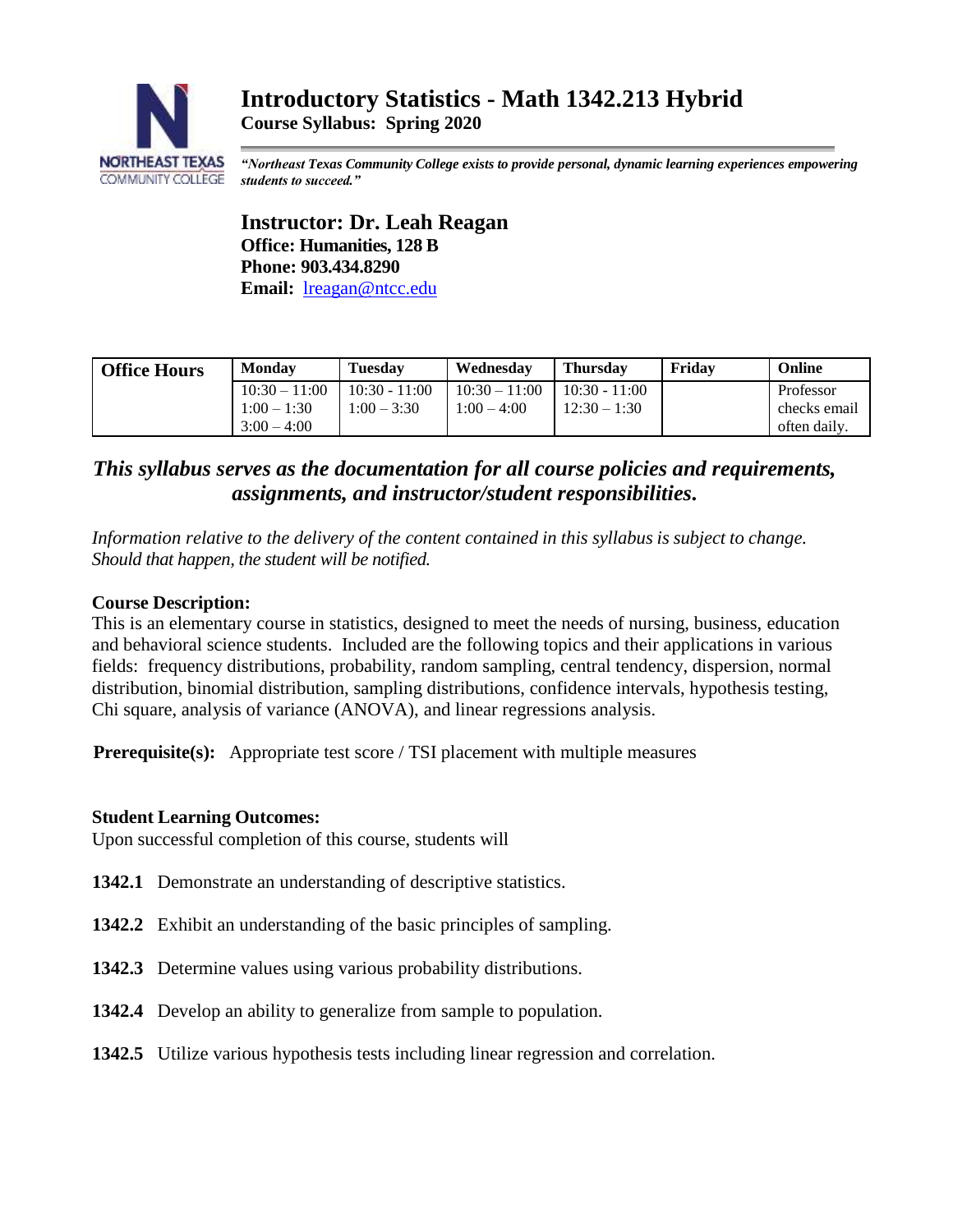## **Core Curriculum Purpose and Objectives:**

Through the core curriculum, students will gain a foundation of knowledge of human cultures and the physical and natural world; develop principles of personal and social responsibility for living in a diverse world; and advance intellectual and practical skills that are essential for all learning.

Courses in the foundation area of mathematics focus on quantitative literacy in logic, patterns, and relationships. In addition, these courses involve the understanding of key mathematical concepts and the application of appropriate quantitative tools to everyday experience.

## **College Student Learning Outcomes:**

## Critical Thinking Skills

CT.1 Students will demonstrate the ability to 1) analyze complex issues, 2) synthesize information, and 3) evaluate the logic, validity, and relevance of data.

### Communication Skills

CS.1 Students will effectively develop, interpret and express ideas through written communication.

## Empirical and Quantitative Skills

- EQS.1 Students will manipulate numerical data or observable facts by organizing and converting relevant information into mathematical or empirical form
- EQS.2 Students will analyze numerical data or observable facts by processing information with correct calculations, explicit notations, and appropriate technology.
- EQS.3 Students will draw informed conclusions from numerical data or observable facts that are accurate, complete, and relevant to the investigation.

## **Evaluation/Grading Policy:**

You will have 3 major 100 point examinations, evenly spaced throughout the semester. Each exam will be worth 15% of the final grade (total 45% of final grade). Quizzes will count for 10% of your grade. Homework will count a total of 25% of your final grade, and the Final Exam will count 20% of your overall grade.

If an exam is missed or failed, the highest possible make-up grade is a 70 (with instructor notification prior to the exam missed).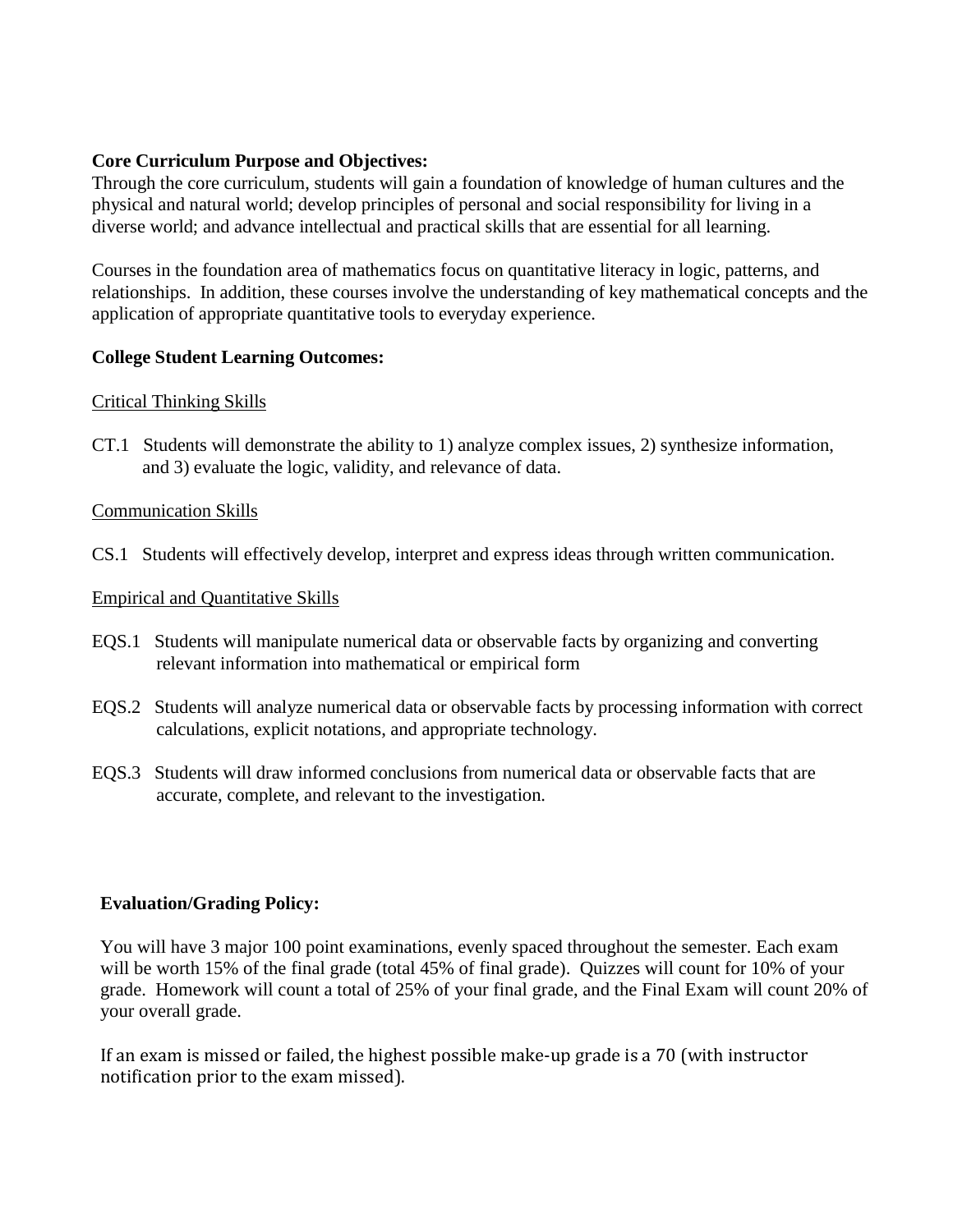#### **Tests/Exams:**

| Exam $#1$                     | 15%     |
|-------------------------------|---------|
| Exam $#2$                     | 15%     |
| Exam $#3$                     | 15%     |
| Quizzes                       | 10%     |
| Online Homework Assignments** | 25%     |
| Final Exam                    | 20%     |
|                               |         |
| <b>TOTAL</b>                  | $100\%$ |

"A" - 90% "B" - 80% "C" - 70% "D" - 60% "F" - Below 60%

QUIZ rules: If you miss a quiz, you will receive a zero for that quiz. No exceptions, no re-takes. I will drop your lowest quiz grade at the end of the semester (I will drop only 1.)

\*\* Any online assignment, quiz, or exam not submitted (it will say "past due") will receive a grade of zero at the end of the semester when I average grades.

#### **Course Structure and Overview:**

This is a 16-week hybrid course where students are required to access graded activities on MyStatLab via the Blackboard Learning Management System. A hybrid class is a combination of in-class and online work. Since this is a statistics course, there is quite a bit of reading required in preparation for online and in-class participation. In this class you are expected to attend on campus class sessions each week from 11:00 a.m. – 12:20 p.m., and to participate in online assignments during the same week. Much of the work done and submitted online is in preparation for active participation in the following classroom activities – peer group discussions, whole class discussions, statistical activities, etc. Online activities each week include watching videos on our topic, responding to discussion prompts, responding to the comments of other students, and completing online homework in MyStatLab. Since we only meet once a week, you will need to stay current in your reading and both online and in-class assignments and participation. Once a week attendance is mandatory and critical to your overall grade.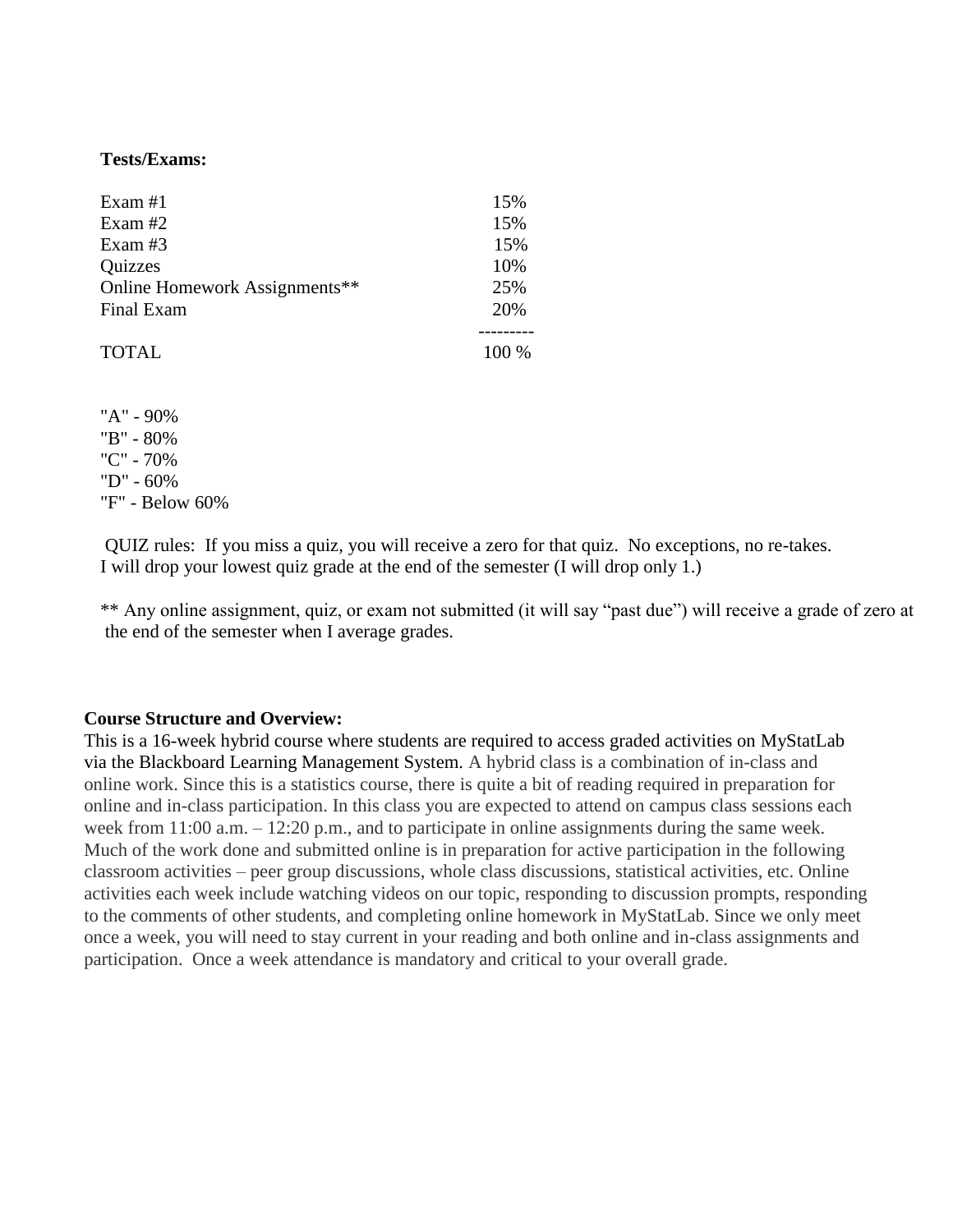## **Course Outline:**

- I. Introduction to Statistics
	- A. Statistical and Critical Thinking
	- B. Types of Data
	- C. Collecting Sample Data
- II. Summarizing and Graphing Data
	- A. Frequency Distributions
	- B. Histograms
	- C. Graph Qualities

## III. Statistics for Describing, Exploring, and Comparing Data

- A. Measures of Center
- B. Measures of Variation
- C. Measures of Relative Standing and Boxplots
- IV. Probability
	- A. Basics
	- B. Addition Rule
	- C. Multiplication Rules
	- D. Counting
- V. Discrete Probability Distributions
	- A. Probability Distributions
	- B. Binomial Probability Distributions
- VI. Normal Probability Distributions
	- A. Standard Normal Distribution and Applications
	- B. Sampling Distributions and Estimators
	- C. The Central Limit Theorem
	- D. Assessing Normality
	- E. Normal as Approximation to Binomial
- VII. Estimates and Sample Sizes
	- A. Estimating a Population Proportion
	- B. Estimating a Population Mean
	- C. Estimating a Population Standard Deviation or Variance
- VIII. Hypothesis Testing
	- A. Basics of Hypothesis Testing
	- B. Testing a Claim about a Mean
- IX. Correlation and Regression
	- A. Correlation
	- B. Regression
- X. Chi-Square (if time permits)
	- A. Test of Independence
	- B. Test of Homogeneity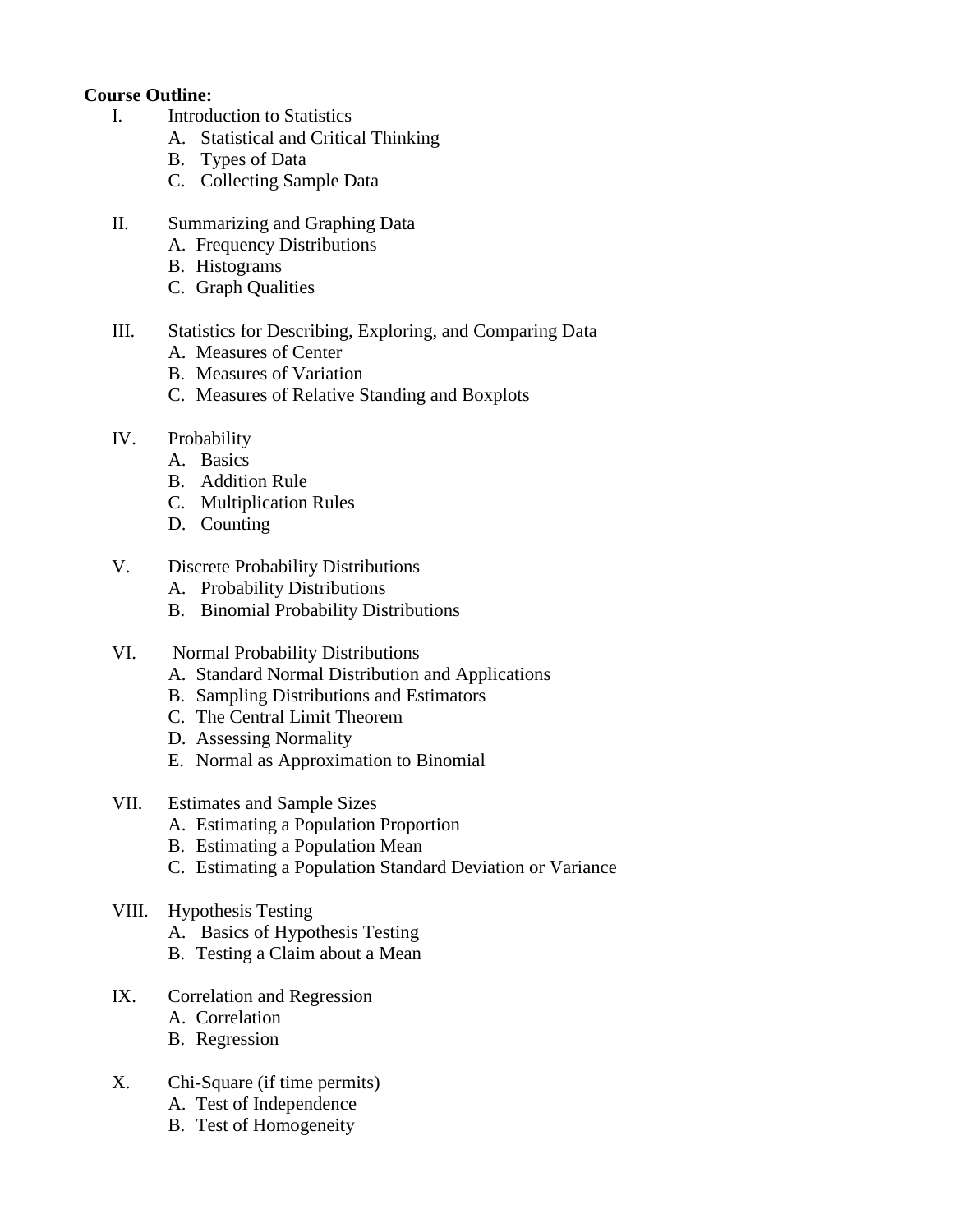## **Communications:**

Emails and Remind texts will be responded to within 24 hours.

The college's official means of communication is via your campus email address. Your instructor will use your campus email, Blackboard, and Remind texting to communicate with you outside of class. You need to check these daily so that you won't miss any information from your instructor. Make sure you keep your campus email cleaned out and below the limit so you can receive important messages.

## **Institutional/Course Policy:**

Attendance is extremely important in this class. It is a very fast-paced class, and students should attend every class. If a student is sick, he/she should contact the instructor prior to missing class. Students need to be self-motivated to keep up with the work. Students should be working on homework daily in order to keep up. In addition to attending class, students need to watch the videos provided in Blackboard and on MyStatLab to help them learn the material. The videos are very helpful.

No late work will be accepted. It is the student's responsibility to check Blackboard and NTCC email for important information/announcements regarding the course. Students should be working on course material via Blackboard daily. Do not wait until the last minute to complete and submit assignments in case of technology issues.

## **NTCC Academic Honesty/Ethics Statement:**

NTCC upholds the highest standards of academic integrity. The college expects all students to engage in their academic pursuits in an honest manner that is beyond reproach using their intellect and resources designated as allowable by the course instructor. Students are responsible for addressing questions about allowable resources with the course instructor. Academic dishonesty such as cheating, plagiarism, and collusion is unacceptable and may result in disciplinary action. This course will follow the NTCC Academic Honesty and Academic Ethics policies stated in the Student Handbook. Refer to the student handbook for more information.

## **ADA Statement:**

It is the policy of NTCC to provide reasonable accommodations for qualified individuals who are students with disabilities. This College will adhere to all applicable federal, state, and local laws, regulations, and guidelines with respect to providing reasonable accommodations as required to afford equal educational opportunity. It is the student's responsibility to request accommodations. An appointment can be made with the Academic Advisor/Coordinator of Special Populations located in Student Services and can be reached at 903-434-8264. For more information and to obtain a copy of the Request for Accommodations, please refer to special population page on the NTCC websit[e.](http://www.ntcc.edu/index.php?module=Pagesetter&func=viewpub&tid=111&pid=1) 

## **Family Educational Rights and Privacy Act (FERPA)**:

The Family Educational Rights and Privacy Act (FERPA) is a federal law that protects the privacy of student education records. The law applies to all schools that receive funds under an applicable program of the U.S. Department of Education. FERPA gives parents certain rights with respect to their children's educational records. These rights transfer to the student when he or she attends a school beyond the high school level. Students to whom the rights have transferred are considered "eligible students." In essence, a parent has no legal right to obtain information concerning the child's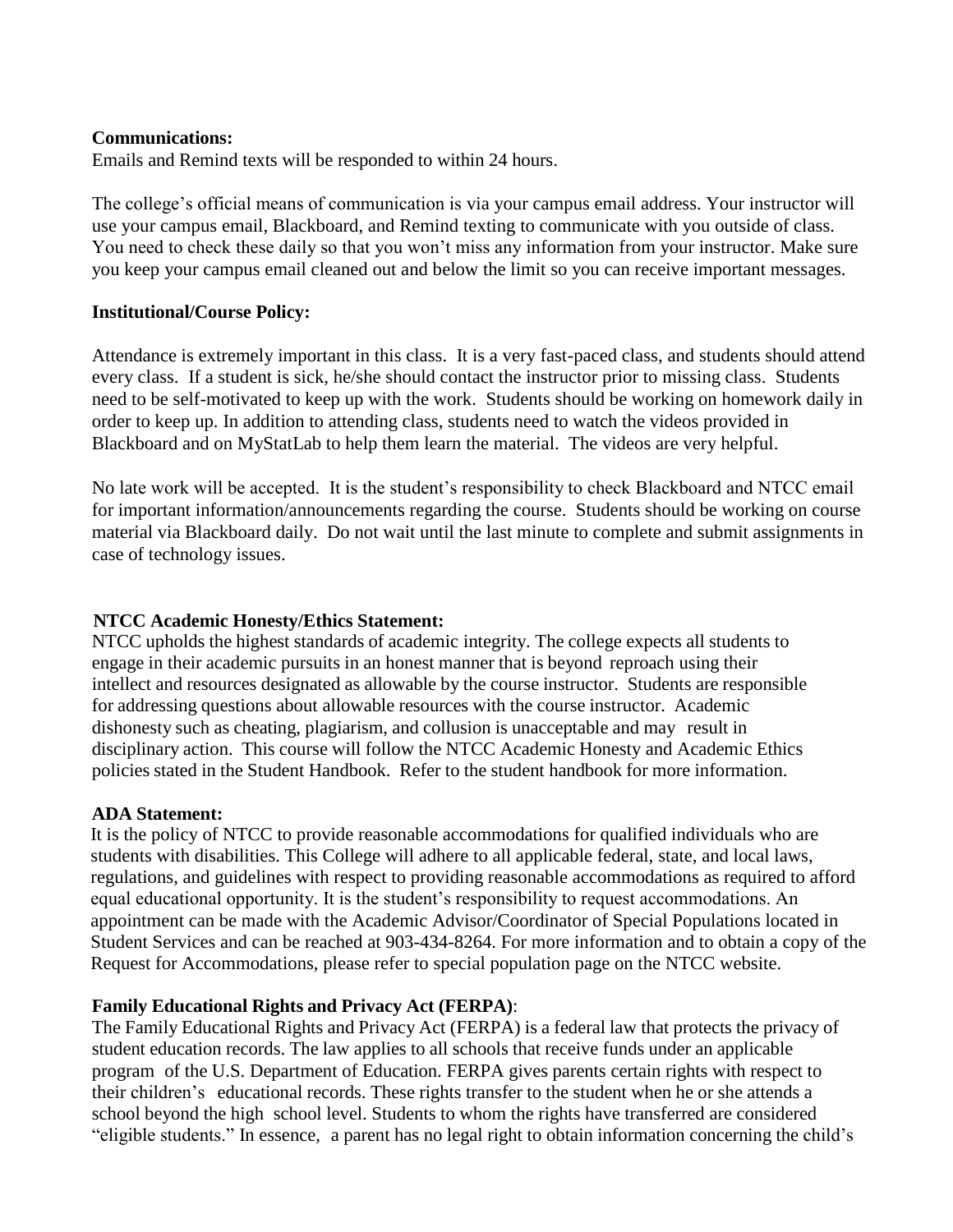college records without the written consent of the student. In compliance with FERPA, information classified as "directory information" may be released to the general public without the written consent of the student unless the student makes a request in writing. Directory information is defined as: the student's name, permanent address and/or local address, telephone listing, dates of attendance, most recent previous education institution attended, other information including major, field of study, degrees, awards received, and participation in officially recognized activities/sports.

## **Tentative Course Timeline (\*note\* instructor reserves the right to make adjustments to this timeline at any point in the term):**

| $\overline{\mathbf{1}}$ | <b>ASSIGNMENTS:</b>             | <b>Tentative Due Dates:</b> |
|-------------------------|---------------------------------|-----------------------------|
|                         | <b>ORIENTATION Homework</b>     | Week 1                      |
| $\overline{2}$          | Chapter 1 Homework              | Week 1                      |
| $\overline{3}$          | Chapter 1 Review Quiz           | Week 2                      |
| $\overline{4}$          | Chapter 2 Homework              | Week 2                      |
| $\overline{5}$          | Chapter 2 Review Quiz           | Week 3                      |
| $6 \overline{6}$        | Chapter 3 Homework              | Week 3                      |
| $\overline{Z}$          | Chapter 3 Quiz                  | Week 4                      |
| 8                       | REVIEW FOR EXAM #1              | Week 4                      |
| 9                       | <b>EXAM #1 (Chapters 1,2,3)</b> | Week 4                      |
| 10                      | Section 4.1 Homework            | Week 5                      |
| 11                      | Section 4.2 Homework            | Week 5                      |
| 12                      | Section 4.3 Homework            | Week 5                      |
| 13                      | Section 4.4 Homework            |                             |

# Course Schedule: